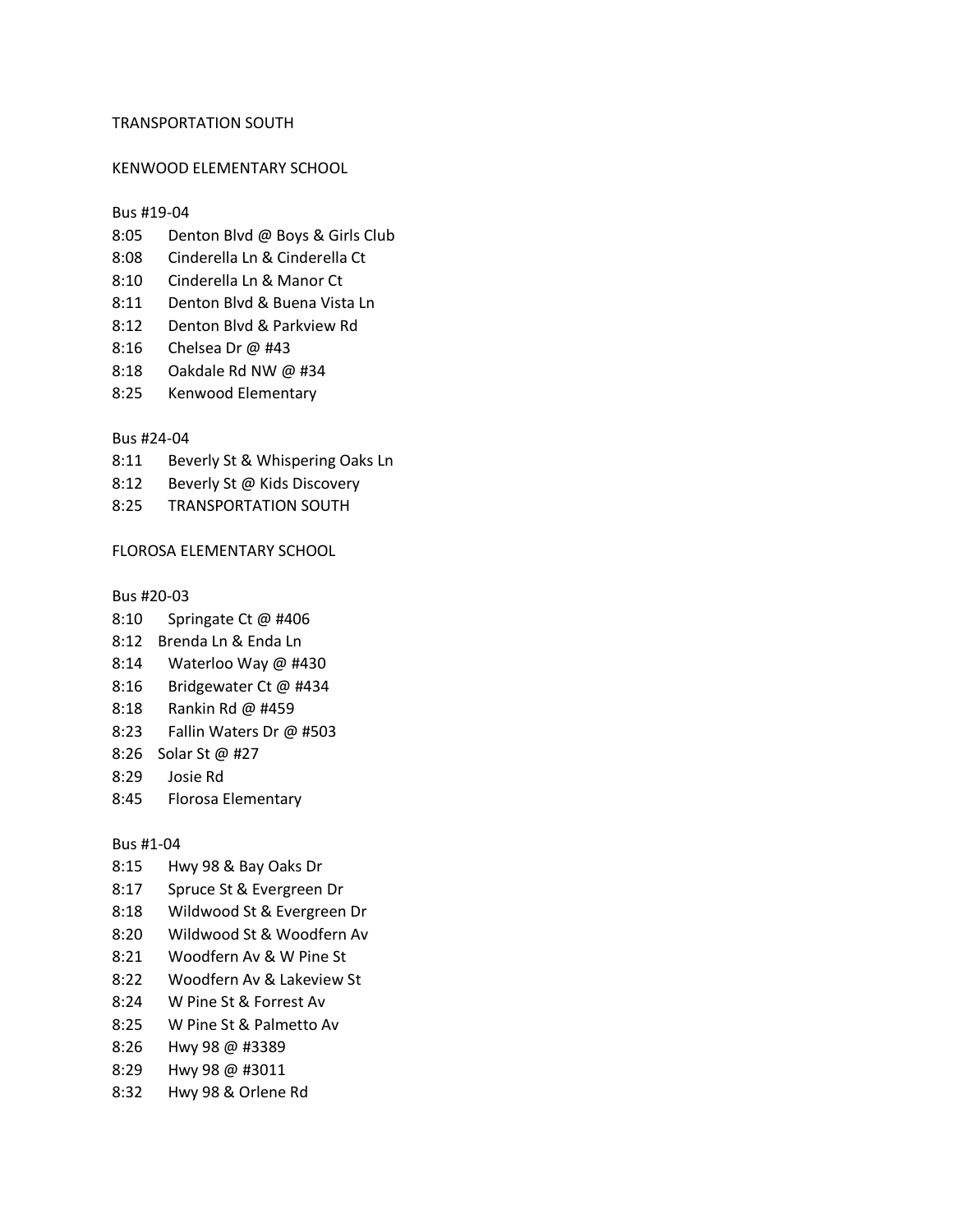8:45 Florosa Elementary

#### Bus #25-04

- 8:21 Spooky Dr & Acha Dr
- 8:23 Broadway Dr & Broadway Dr
- 8:25 Harrison Dr & McMillan St
- 8:30 Bakke @ Shelter
- 8:45 Florosa Elementary

# Bus #07-13

- 8:12 Francis St @ #406
- 8:13 E Timberlake Dr @ #526
- 8:14 E Timberlake Dr @ #550
- 8:17 W Timberlake Dr & Lakeside Ln
- 8:21 Brookwood Estates @ T
- 8:24 Pristine Water Ln E & Pearl Sand Dr
- 8:25 Pristine Water Ln & Currant Trce
- 8:28 Linda Dr & Sandra Dr
- 8:30 Parish Blvd & Shimmering Ln
- 8:31 Parish Blvd & Radiant Cir
- 8:32 Marsh Harbor Dr & Lajolla Ln
- 8:34 Lajolla Ln & Freeport Ct
- 8:40 Beach Dr & Solimar Wy
- 8:45 Florosa Elementary

#### Bus #08-2

- 8:20 Lake Av @ #2
- 8:24 Lake Av & Terrance Ln
- 8:25 Terrance Ln & Sara Av
- 8:26 1st St & Aleta Av
- 8:29 Pippin Dr @ Soundview Apts
- 8:31 Sandy Ridge Cir @ #411
- 8:32 Sandy Ridge Cir @ #457
- 8:38 Westgate Wy @ Kids Discovery parking lot
- 8:39 Kids Discovery
- 8:40 Tommy Ln & Siesta Ln
- 8:45 Florosa Elementary

### Bus #08-5

- 8:13 Skylark Rd & Creekwood Rd
- 8:14 Skylark Rd & Friendship Rd
- 8:15 Skylark Rd & Squirrel Haven Rd
- 8:17 Deville Dr & Seville Cir
- 8:19 Seville Cir & Fleetwood Dr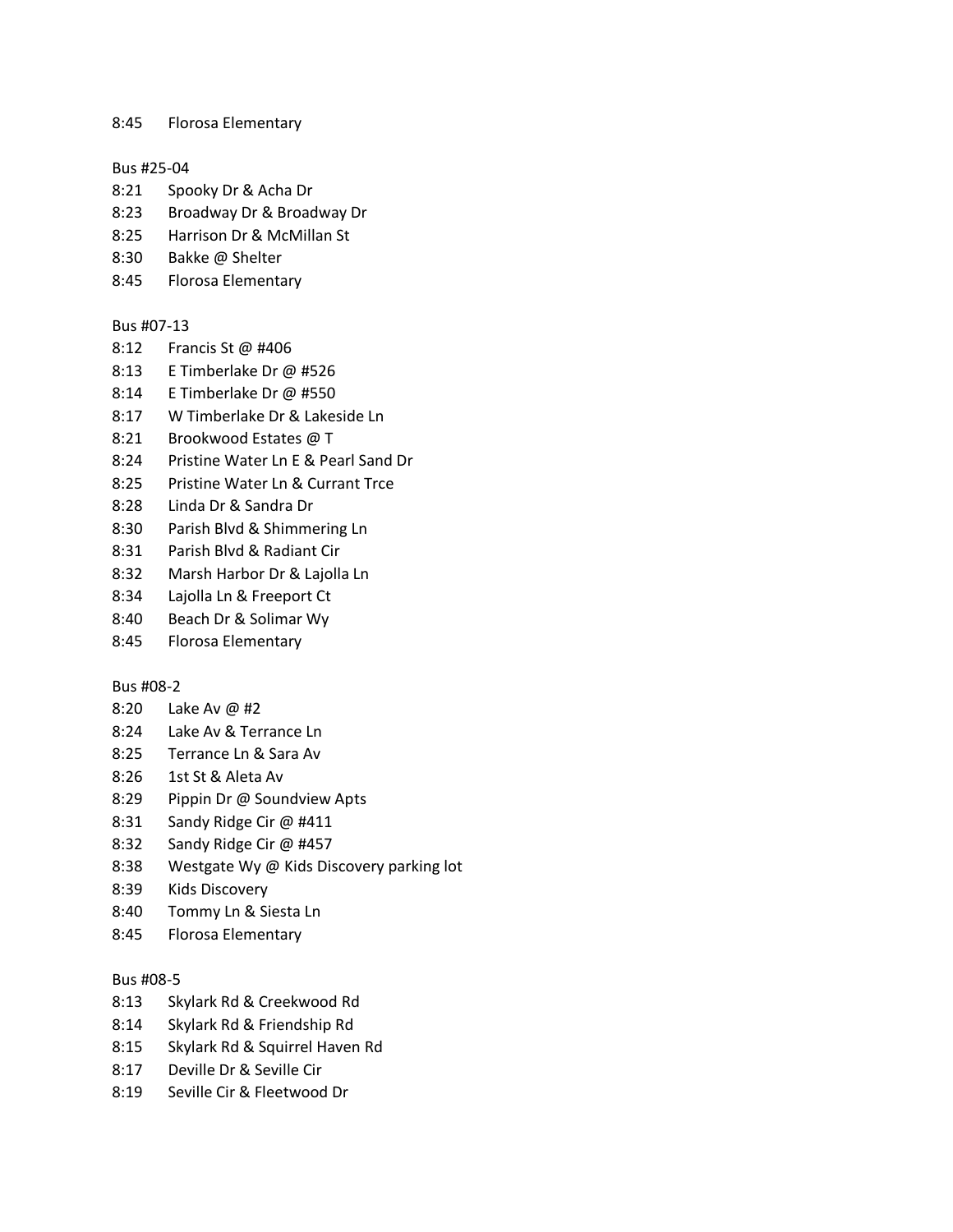- 8:20 Seville Cir @ cul de sac
- 8:21 Quail Hollow Dr & Quail Hollow Dr
- 8:22 Bob White Cir @ #2001
- 8:23 Sandmore Shores Dr @ #460
- 8:24 Av Du Commerce & W Danielle Ct
- 8:26 Av De La Dauphine & Blvd De L'Orleans
- 8:27 Rue Des Tours & Blvd De La Parisienne
- 8:28 Blvd De La Parisienne & Rue Des Marseilles
- 8:30 Ave Du Fontaine Bleau & E Danielle Ct
- 8:45 Florosa Elementary

## Bus #21-05

- 8:35 Hurlburt Youth Center
- 8:38 Weaver Av
- 8:45 Florosa Elementary

# Bus #21-10

- 8:10 Woodland Park Cir & Woodland Park Cir
- 8:13 Rush Park Cir @ #469
- 8:15 Calypso St & Flamenco St
- 8:17 Cascabellas St @ #485
- 8:18 Managua Way @ #474
- 8:20 Miracle Av @ #39
- 8:22 Westwood Apts
- 8:23 Wynn Haven Beach Rd & Wynn Haven Ct
- 8:25 Emerald Pointe Dr & Long Pointe Dr N
- 8:27 Emerald Pointe Dr & Long Pointe Dr S
- 8:29 Emerald Pointe Dr & Shoreline Dr
- 8:45 Florosa Elementary

Bus #21-11

- 8:17 W Casa Loma Dr & Lakeview Dr
- 8:18 W Casa Loma Dr & Lake Cir
- 8:23 Green St @ #214
- 8:26 Stephen Av & Chris Ln
- 8:27 Stephen Av & Morgan Ln
- 8:28 Austin Av @ #329
- 8:29 Austin Av & Michael Av
- 8:30 Michael Av & Pinehaven Dr
- 8:36 Neptune Dr & Crescent Ct
- 8:37 Neptune Dr @ #3
- 8:40 Mariners Ln @ #10
- 8:45 Florosa Elementary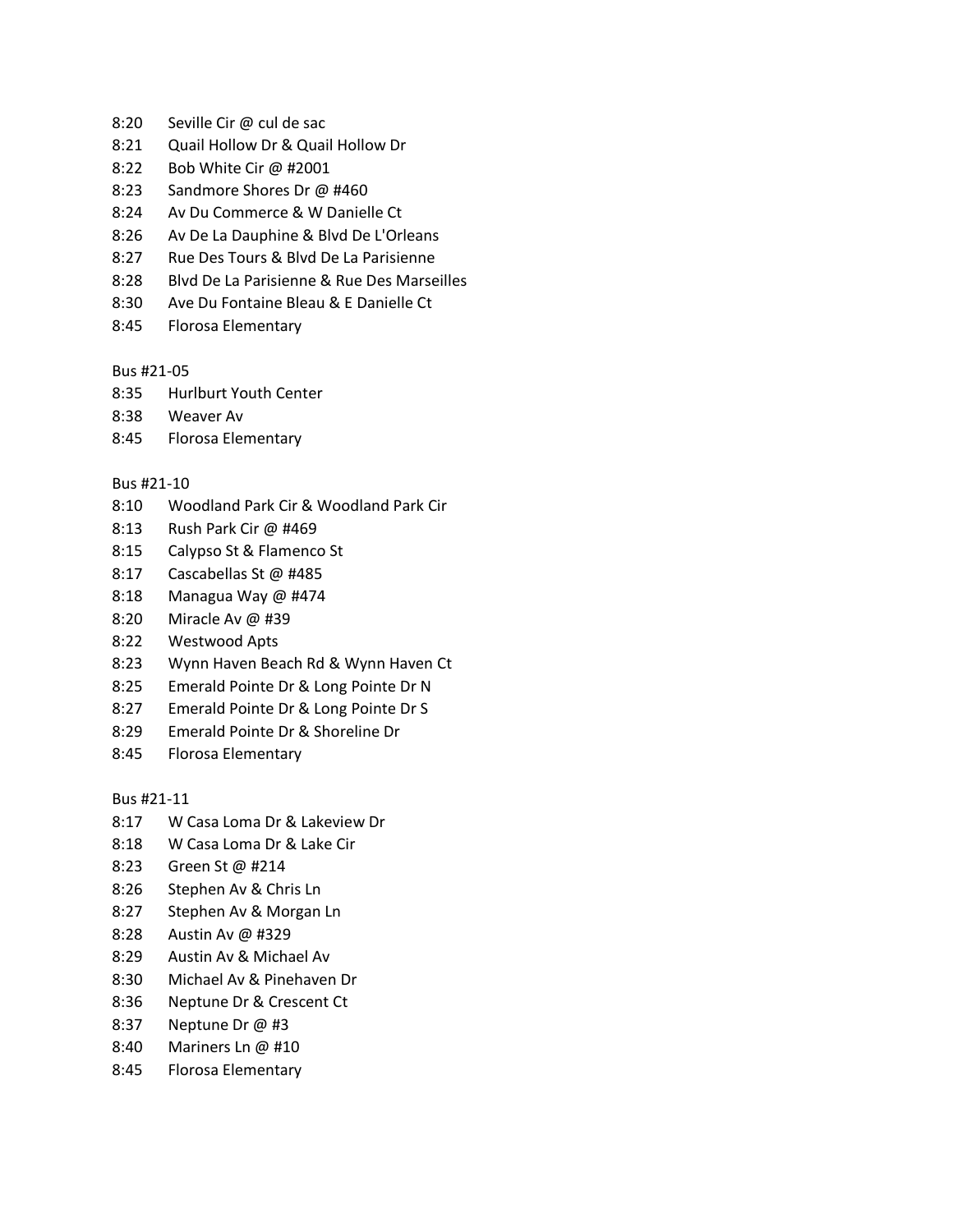## Bus #21-12

- 8:20 Corlew Rd @ Marina
- 8:25 Thursday Dr @ shelter
- 8:27 Picadilly Dr @ shelter
- 8:45 Florosa ElementaryKenwood Elementary

## Bus #08-4

- 8:08 Willow Bend Blvd & Charleston Cir
- 8:09 Willow Bend Blvd & Colonial Ct
- 8:10 Willow Bend Blvd & Bentwood Ln
- 8:11 Willow Bend Blvd & Willow Grove Ln
- 8:13 Willow Bend Blvd & Saddle Creek Dr N
- 8:14 Willow Bend Blvd & Landview Dr
- 8:15 Schneider @ TLC
- 8:25 Kenwood Elementary

# Bus #21-06

- 7:54 Schneider Dr @ #330
- 7:56 Schneider Dr & Terrance Ct
- 7:58 Hidden Trl & Bennetts End
- 7:59 Hidden Trl & Squirrel Path
- 8:00 Green Acres Blvd & Chinas Cove
- 8:02 Heartland Dr & Heartland Dr W
- 8:03 Schneider Dr & Jo Ellen Ln
- 8:04 Campbell Dr & Edenfield Rd N
- 8:05 Campbell Dr & Pahl Ct
- 8:06 Meadow Ln & Kruse Dr
- 8:07 Meadow Ln & Thomason Dr
- 8:08 Meadow Ln & Aspen Ct
- 8:09 Meadow Ln & Meadow Ct
- 8:10 Meadow Ln @ #809
- 8:25 Kenwood Elementary

## Bus #21-13

- 7:58 Union St & Blueberry Ln
- 7:59 Union St @ #510
- 8:01 Union St @ #523
- 8:02 Marcel St & Greendale Av
- 8:03 Green Acres Blvd & Brighton Cv
- 8:04 North Park Blvd @ #716
- 8:13 Lewis Turner Blvd @ #2033
- 8:14 Eldredge Rd & Whisperwood Ln
- 8:15 Eldredge Rd @ #157
- 8:16 Northview Dr @ #110